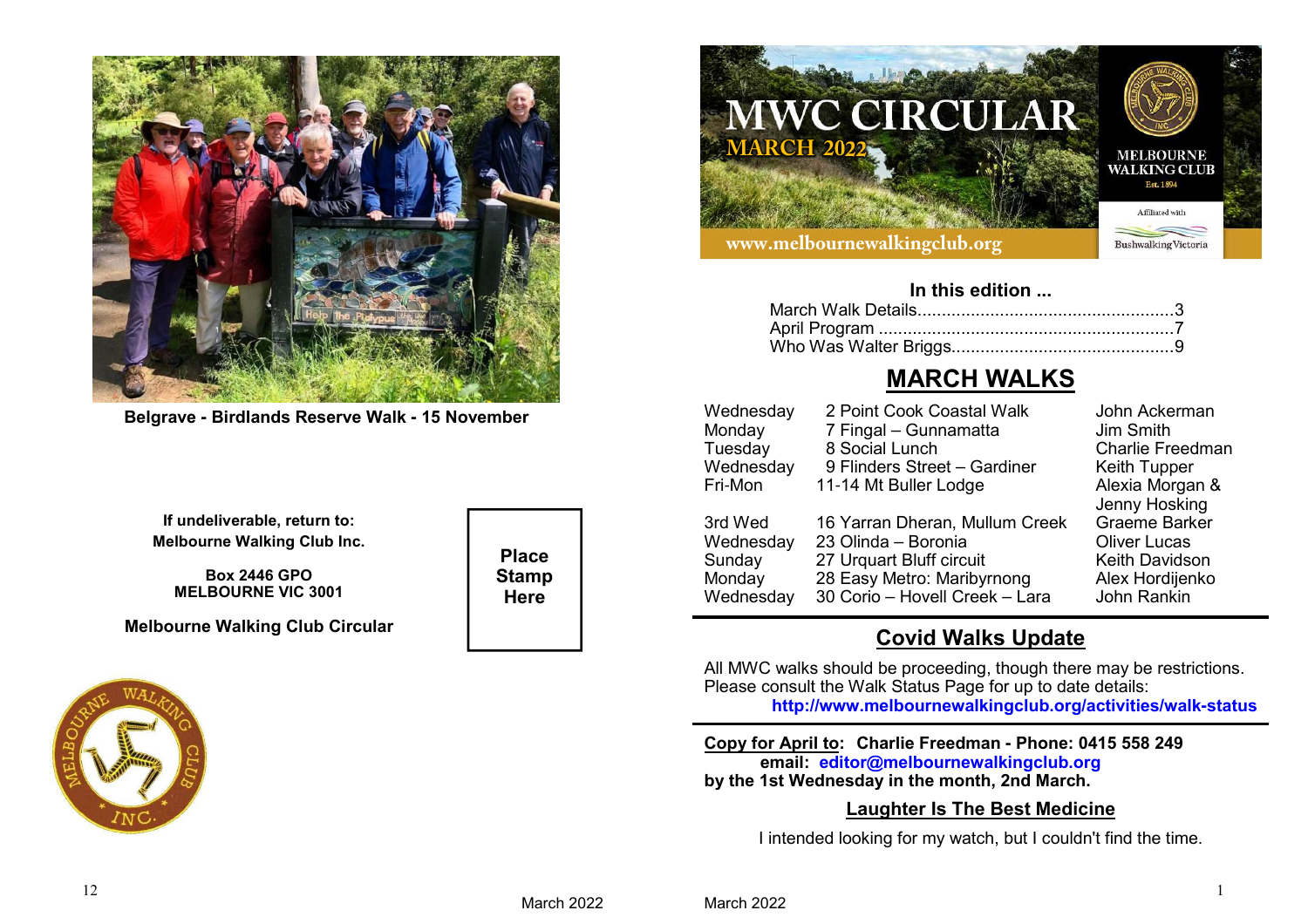## **COVID-19 Restrictions**

**All walks will only be open to those who are FULLY VACCINATED against Covid 19.**

**At present there are no restrictions on the number of walkers, but these may be introduced. If this is the case, it is suggested you contact the leader to book for the walk.**

## **Visitors Fee**

A \$5.00 fee is charged to all visitors attending club walks.

# **Extreme Conditions & Fire Bans**

 On days of **EXTREME WEATHER CONDITIONS** leaders may cancel the activity at their discretion. If a day of **TOTAL FIRE BAN** is declared in a walk area, **ALL** outdoor activities in that area are **CANCELLED**.

# **The Melbourne Walker**

The complete set of "The Melbourne Walker", the Club's annual magazine which was published from 1929 to 1991, is now available to view or download on the Club's website:

**www.melbournewalkingclub.org/photo-gallery/the-melbourne-walker**

| Office Bearers 2021-2022                                                                                                                                                                                                                                |                                                                                                                                                                                                 |  |  |  |
|---------------------------------------------------------------------------------------------------------------------------------------------------------------------------------------------------------------------------------------------------------|-------------------------------------------------------------------------------------------------------------------------------------------------------------------------------------------------|--|--|--|
| Club Executive<br>Acting President: Trevor Rosen<br>Senior Vice President: Charlie Freedman<br>Secretary: Neale Oxley<br>Treasurer: Terry Simpson<br>Activities Officer: Jenny Hosking<br>Membership Officer: John Rankin                               | General Committee: Kim Rosen,<br>Michael Corrigan, &<br><b>Richard Simpson</b>                                                                                                                  |  |  |  |
| Sub-Committee Convenors<br>Mt Buller Lodge: Jenny Hosking<br>Walter Briggs Hut: Kim Rosen<br>Activities: Jenny Hosking                                                                                                                                  | Other Officers<br>Website Administrator: Charlie Freedman<br>Circular Editor: Charlie Freedman<br>Marketing Subcommittee: Richard Simpson                                                       |  |  |  |
| <b>Walk Coordinators</b><br>Metro Walks: David Watkins, &<br>Oliver Lucas<br>Peninsula Walks: Ron Anderson                                                                                                                                              | Sunday Walks: Kim Rosen<br>Easy Metro Walks: Gordon Proudfoot<br>3rd Wed Walks: Graeme Barker                                                                                                   |  |  |  |
| Generic email addresses to contact appropriate Club Members:<br>president@melbournewalkingclub.org<br>secretary@melbournewalkingclub.org<br>treasurer@melbournewalkingclub.org<br>info@melbournewalkingclub.org<br>bullerlodge@melbournewalkingclub.org | membership@melbournewalkingclub.org<br>editor@melbournewalkingclub.org<br>webmaster@melbournewalkingclub.org<br>walterbriggshut@melbournewalkingclub.org<br>activities@melbournewalkingclub.org |  |  |  |

# **Bushwalking News Victoria (BNV)**

The Melbourne Walking Club is affiliated with<br>Bushwalking Victoria which publishes publishes **Bushwalking "Bushwalking News"** monthly on the Internet.



The Current and past BNVs can be read on their web page:

**http://www.bushwalkingvictoria.org.au/what-we-do/publications/newsletters**

## **Bushwalking Manual**

Bushwalking Victoria's on-line manual provides guidelines and information for safe and enjoyable community-based bushwalking across Australia. You can view the Bushwalking Manual here:

## **https://bushwalkingmanual.org.au**

# **BSAR (Bush Search & Rescue Victoria)**

BSAR is a dedicated volunteer search and rescue service. They participate in land-based search and rescues for persons lost in bush and alpine areas under the direction of the Victoria Police. More information is available here:

### **https://www.bsar.org**

**2021/22 Subscriptions were due 30 June 2021Rates for 2021/22 are as follows: Members -- Within Victoria and aged under 80 years \$65 -- Outside Victoriaa** \$60 **-- Aged 80 years and over**r \$60 **Note: Life Members and those who have been members for 50 years or more are not required to pay annual subscriptions.The following discounts apply: Prompt Payment: \$5 (for payment by 30 June 2021). Emailed Circular (not by post): \$10 (for 12 months).Please send a cheque payable "Melbourne Walking Club Inc" to:Mr T. Simpson, 10 Ti Tree Av, Bonbeach, Vic, 3196.OrBy bank transfer to the Club's general account:Account Name: Melbourne Walking Club Inc.BSB: 063-000, Account No: 1078 3218.**

**Please ensure that you clearly state your name on the transfer.**

**Terry Simpson, Treasurer, MWC.**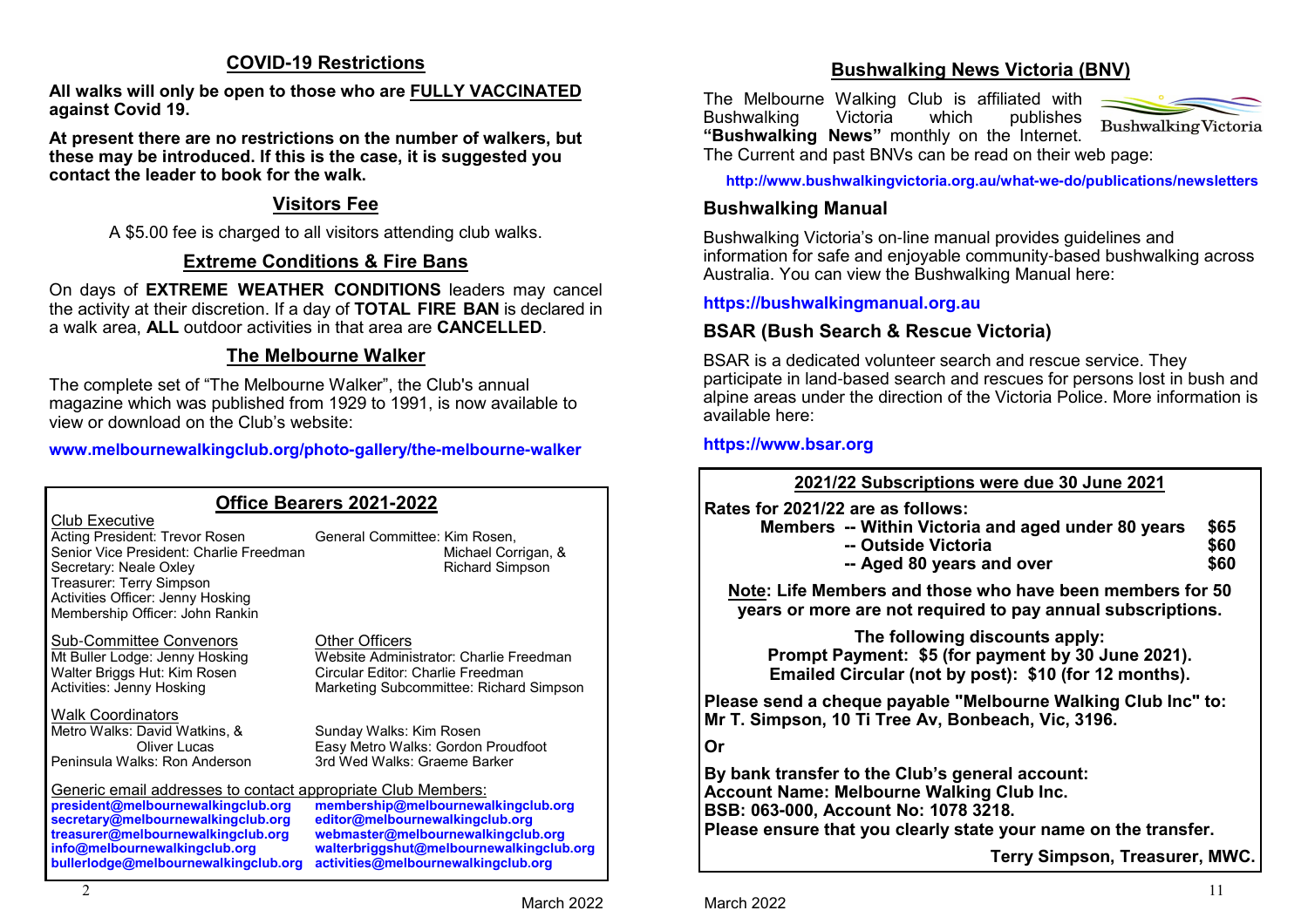1914 but he then went on to become the President of the club from 1915 until his death in 1948.

Under his leadership the Federation of Victorian Walking Clubs (now known as Bushwalking Victoria) was established in 1934 and he was the first President. He was admitted to practice as a solicitor in Victoria in 1890.

Curiously there is no mention of Briggs or his legacy in the 1948 or 1949 editions of the "Melbourne Walker" magazine nor is there much reference

to him in the histories of the club "Footsteps From The Past" or "No End To Walking".

Apart from his interest in walking and the bush he was also a member of the Brighton Technical School Council from 1925 until 1945 and he served as the Mayor of Brighton in 1925 and as a councillor until 1927. This notice was published in the 1948 edition of the school magazine known as "Seaspray" (courtesy Tony Cagney).

#### MR. WALTER E. BRIGGS.

Mr. Walter Ernest Briggs, aged 81 years, died at his home, No. 71 Union-street, East Brighton, on January 9.

Brighton's memorial is in the silky oak trees which were his idea for street ornamentation during his councillorship from 1918 to 1927, when he retired. He was Mayor of Brighton during 1925.

He became a foundation member of the Brighton Technical School Council in 1925, and remained on the Council until ill-health forced him to resign, very reluctantly, three years ago.

The Union Jack was flown at half-mast at the Town Hall in respect of one of Brighton's former Mayors, a great lover of flowers and the bush, and one who gave great service in the public affairs of the city.

#### **Trevor Rosen**

 If any readers have more information about Walter Briggs please contact the writer.

## **Westward Ho!**

The method of locating north by aligning the hour hand on a watch with the direction of the sun is well known to walkers.

A problem arises with digital watches and this has been discussed in recent issues of the magazine New Scientist. A correspondent from New Zealand has proposed a novel solution: "*Whirl the digital watch around your head and let it go, in which case it has gone west. A simple 90 degree turn in the appropriate direction then gives north or south.*"

> From "The Walker" magazine, Vol 62, 1991, page 21."The Walker" was published by the Club from 1929 to 1991.

# **MARCH WALKS**

 **All walks will only be open to those who are FULLY VACCINATED against Covid 19.**

**Restrictions may be imposed on the number of walkers. In this case, it is suggested you contact the leader to book for the walk.**

#### **Wed 2 Mar Point Cook Coastal Walk**

Leader: John Ackerman

#### Phone: 9337 1164 **flightpath123@outlook.com**

 Rendezvous: Point Cook Reserve, Saltwater Promenade, Melways208 A10 at 10:20am. Leader will meet at the reserve.

Map: Melway 208 Grading: EasyDistance: 10.8 km

 Transport: 08:47am or 09:07am Flinders Street train to Werribee alighting at Williams Landing Station. Take care not to catch a Werribee Express that will not stop at WLS. These trains arrive at Footscray at 08:59 and 09:19 respectively. Arrival at Williams Landing at 09:27 and 09:47. Board the 497 Saltwater Estate Bus at 9:53am. Alight at the first stop on Saltwater Promenade which is adjacent to the reserve at 10:08.

Travel by Car: Park at Point Cook Reserve, Melway 208 A10 at 10:25am. Return to the vehicle by boarding the 497 at the terminus at the end of the walk. Bring myki to walk.

Morning Tea: At Point Cook Reserve at 10:20am.

Lunch: Homestead Park at 1:00pm.

Walk Details: Enter the park from Point Cook Road. Skirts the RAAF lake then turns right to the coast. Surfaced road for part of the way. Hugs the coast, should be pleasant in good weather. Estimated time of finish is after 2pm. Bus departs at 1:52, 2:32 & 3:12pm.

#### **Mon 7 Mar Fingal – Gunnamatta**

Leader: Jim Smith

Phone: 0437 077 532

Rendezvous: Fingal picnic area, Cape Schanck Rd, Melway 259 B9.

Map: Melway 259 B9 Grading: Moderate Distance: 12 km.

Morning Tea: 9:45am Fingal picnic area [Toilets available at start and Lunch spots].

Transport: Private car.

Walk Details: From Fingal picnic area we follow the coastal track through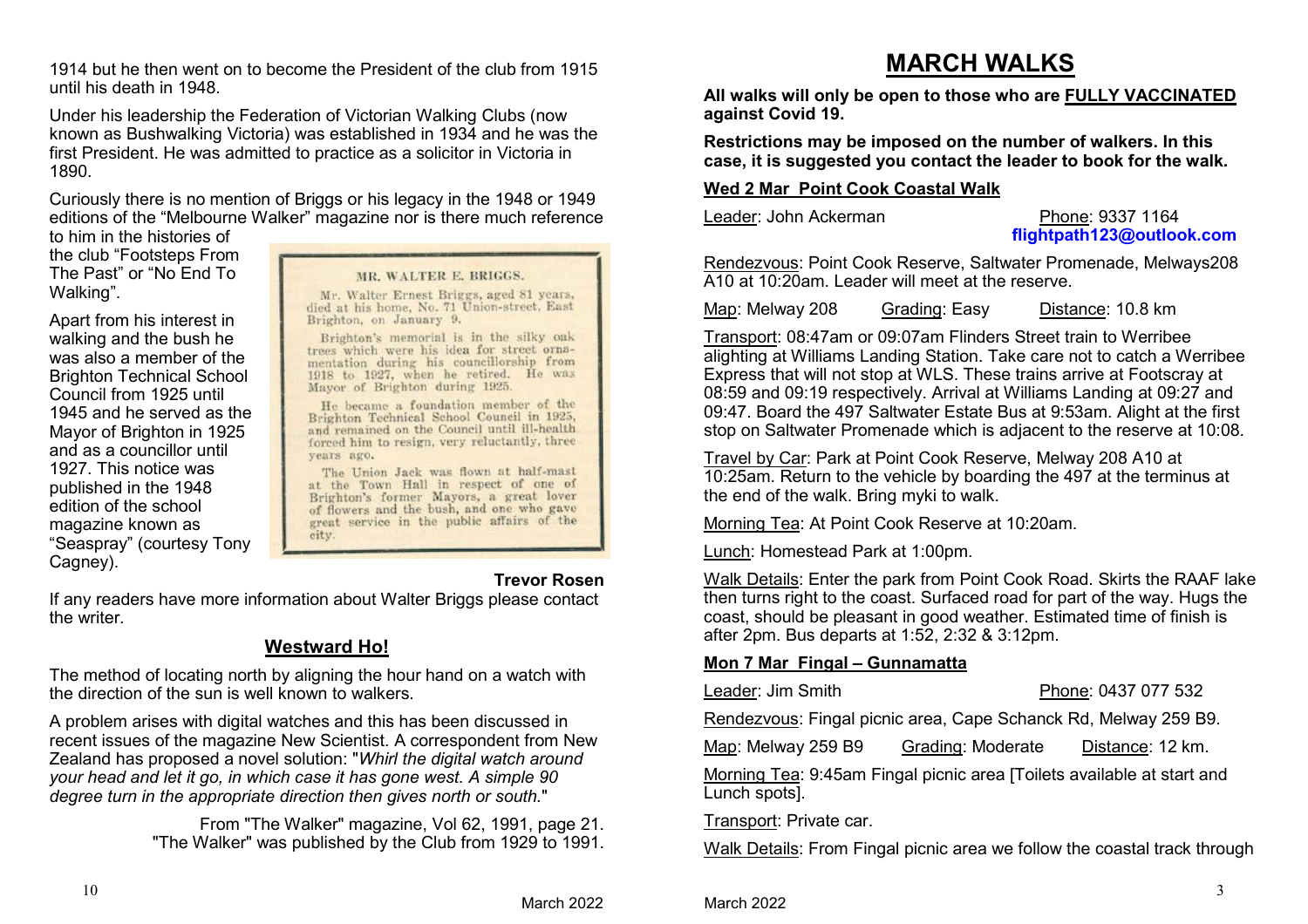moonah woodland towards Fingal and Gunnamatta beach The main track passes through costal vegetation with some spectacular views before descending onto the beach then walk to the Gunnamatta Surf club for lunch. We then return along the beach till we pick up the coastal walking track back to the car park. The track can be a little difficult in the sand dunes for a short time but well worth it for the views.

#### **Tue 8 Mar Social Lunch – Charles Dickens Tavern**

## **NB. Please notify the leader if you intend to come to this lunch.**

| Leader: Charlie Freedman                         | Phone: 0415 558 249 |  |  |  |
|--------------------------------------------------|---------------------|--|--|--|
| Wed 9 Mar Flinders St Station - Gardiner Station |                     |  |  |  |
| Looder: Keith Tunner                             | Dhana: 0457 OEOE    |  |  |  |

Leader: Keith Tupper Phone: 9457 25950434 112 192 (9 March only)

Rendezvous: 9.15am at Flinders St Station, under the Clocks.

Maps: Melway 2F, 2G, 2L, 2M & 59 Grading: Easy Distance: 11 km.

Morning Tea: Royal Botanic Gardens near kiosk (Melway 2G 12D).

Walk Details: A pleasant walk along tracks close to the Yarra River and Gardiners Creek.

#### **Fri-Mon 11-14 Mar Base Undercover – Mt Buller Lodge**

# **NB. You must contact the leader if you intend to come on this walk.**

| Leaders: Alexia Morgan | Phone: 0481 616 797 |
|------------------------|---------------------|
| Jenny Hosking          | Phone: 0423 627 232 |

Rendezvous: Melbourne Walking Club (MWC) Lodge, 1 Stirling Avenue, Mt Buller, VIC 3723 (opposite the Fire Station).

Availability: There are limited places available for this trip. As this is a club event, please book through the leaders, Alexia Morgan or Jenny Hosking, rather than through the online booking system as would normally be the case.

Cost: \$40 per night for members/dependents (\$120 for 3 nights), \$50 per  $\overline{\text{night}}$  for visitors (\$150 for 3 nights). To secure a booking, a 50% deposit of \$60.00 per member or \$75.00 per visitor is required to be paid ASAP. Please email **jenniferlhosking@gmail.com** for payment/bank account details.

Maps: Melway Touring Map X922 D11 and/or Google.

Distance & Grading: Variety of walks to cater for all. For details refer Mt Buller website: **www.mtbuller.com.au/Summer/activities/walk-hike**.

## **Mon 25 Apr Easy Metro: Anzac Day**

Leader: Gordon Proudfoot

Phone: 9717 0909

## **Wed 27 Apr Reservoir – Greensborough**

Leader: Miles Pierce

Phone: 9890 8319

# **New Members**

There have been few new members in the past year due to the limits imposed by the COVID restrictions on our ability to do walks. However, since we started walking again, four Visitors have each completed four walks and their applications for membership have been approved by the Executive Committee. The new members are **Allan Cooper**, **Greg Landgren**, **Sharon Lanyon** and **Shirley Oxley**. We welcome these Members to the Club and wish them many happy years of walking and participating in other Club activities.

#### **John Rankin,Membership Officer**

# **The Way Things Were**

The visitors' book from the old Austral Alps Hotel at Lightning Creek, between Tallangatta and Omeo, had an entry recording that on a walking trip through Bright, Tawonga, Bogong High Plains and Glen Wills, A. J. Day, P. D. Flowers, Heber Green, C. Gardner and R. H. Croll, well known names in Walking Club circles, stayed at the hotel. Beneath this entry is some verse which I strongly suspect came from the pen of R. H. Croll. Here it is

> Now this is the way of the Walking Club,It takes a train to a wayside pub, Where it stops for a meal and a drink and a talk,But the very last thing it does is to walk.

> > Abridged extract from an article by Rege Mann,The Melbourne Walker, Vol 16, 1945, pp. 42-44.

# **Who Was Walter Briggs**

Most members will be aware that our hut at Mt Donna Buang is named in honour of Walter Briggs, but who was Walter (Wally) Ernest Briggs? He was born in 1867 and died in 1948 aged 81. The club was founded in 1894 by Arthur Barrett and Walter Briggs. It was then known as the Melbourne Amateur Walking and Touring Club. However Briggs continued to serve the club as an office bearer for a remarkable period of over fifty years. He was both the Secretary and Treasurer from 1896 to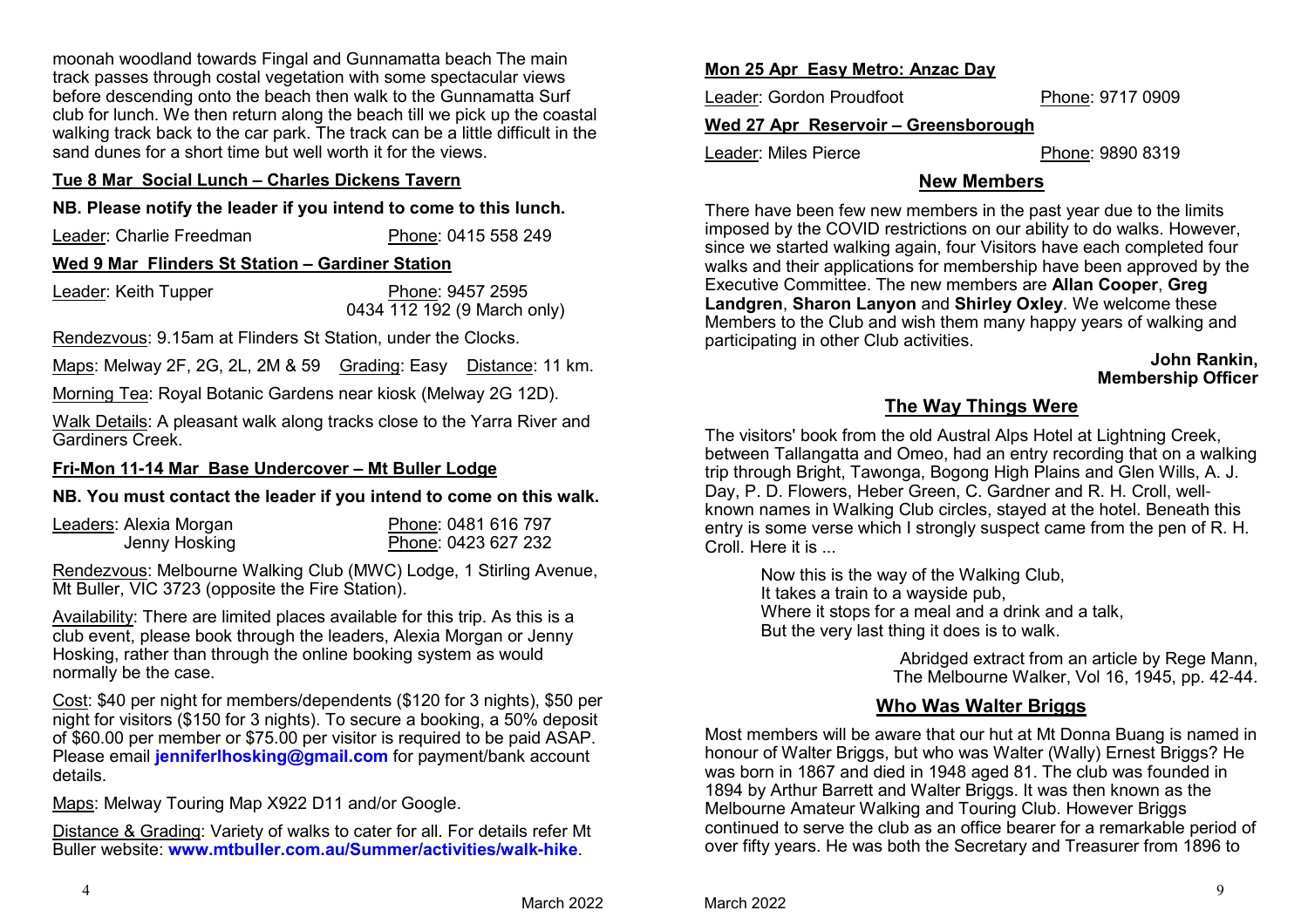#### **Wed 6 Apr Carrum Downs – Kananook**

Leader: David Blackwell Phone: 9557 1009**Sun 10 Apr Warburton Bridge – FryerstownNB. You must contact the leader if you intend to come on this walk.**Leader: Ian Wilkinson Phone: 0438 419 375 **Mon 11 Apr Easy Metro: Heidelberg – Yarra Circuit – Heidelberg**Leader: Gordon Proudfoot Phone: 9717 0909**Tue 12 Apr Social Lunch – Charles Dickens TavernNB. Please notify the leader if you intend to come to this lunch.**Leader: Charlie Freedman Phone: 0415 558 249 **Wed 13 Apr Kalorama – Doongalla – Montrose**Leader: Jim Cone Phone: 9560 8175 **Mon 18 Apr Easter Monday - Bittern – Hastings**Leader: Les Littlejohn Phone: 5987 2215 **3rd Wed 20 Apr Yarra Flats, HeidelbergNB: Walk is at Yarra Flats – not Banksia Park.**Leader: Bruce Armstrong Phone: 0416 758 204 Rendezvous: Outside Heidelberg Railway Station (south-east side) at 9.45am – at the 903 Bus Stop, Melway 31 K5. Leader will be there.Maps: Melway 31 & 32 Grading: Easy. <u>Distance</u>: Approx 4-5 km in am – pm walk back to Heidelberg Station. Transport: 9.09am train Ex Flinders St to Hurstbridge, arriving at Heidelberg Station at 9.45am.Morning Tea: Melway 32 C6 (Toilet and parking available).

Lunch at Morning Tea spot.

Walk Details: Pleasant casual walk in **Yarra Flats Park** following Artists Trail and return to Shelter/Car Park at Morning Tea spot.

#### **Sat-Mon 23-25 Apr Goldfields Track – Hepburn Springs**

**NB. You must contact the leader if you intend to come on this walk.**

Leader: Kim Rosen

Phone: 0422 804 816

Transport: Private car.

Leader: Graeme Barker

Base Undercover Details: MWC is planning day walks on the Saturday and Sunday staying undercover at the club's ski lodge at Mt Buller. Further walk details will be worked out closer to the event. This is a great opportunity to visit an alpine setting in the summer/autumn season and enjoy some walks with other members of the club.

The lodge is in first class condition, centrally located in the village and you can drive to the door. It has 16 beds which include 3 x 4-person bunk bedrooms and 2 x 2-person bedrooms. Each bedroom has an ensuite bathroom. It has shared kitchen and dining facilities. The lodge has a covid safe plan which must be adhered to and thus not all 16 beds may be utilised over this weekend.

#### **3rd Wed 16 Mar Yarran Dheran, Mullum Mullum Creek**

Phone: 9874 6938

Rendezvous, Morning Tea & Lunch: 10.30am at Schwerkolts Cottage, Melway 32 D5.

Distance: am: 5km, pm: 1.5km

Grading: Easy (but some uphill sections for those who are game).

Map: Melway 32.

Transport: 9.26am Belgrave train ex Flinders Street, arriving Heatherdale at 9.58. Leader will meet train for walk to Schwerkolts Cottage. Return trains at 15 minute intervals.

Car: Park in Schwerkolts Cottage car park. If seeking a longer walk (i.e. per distance below) park near Heatherdale station and join walk from there. At present there is plenty of car parking available in Buxton Road and surrounding streets, but watch out for limited 2 hour parking on some sides of the streets. This situation may change if more commuters use public transport.

Walk Details: There are a variety of walking conditions with some minor undulations. The Cottage was built in 1864 of locally quarried stone and mud, and incorporates a cellar and smokehouse, which is of historical interest. There are some unformed track and uphill sections on the walk.

AM: Mainly a downhill walk of 1.5km to the Cottage for morning tea, then to Yarran Dheran Park via the Mullum Mullum Creek track. Visit the exhaust stack for the Eastlink tunnels beneath your feet. Return for lunch in the pleasant Cottage environs. If not wishing to walk far, this in a nice area for a rest/wander.

PM: Back to Heatherdale station using a different route via Antonio Park.